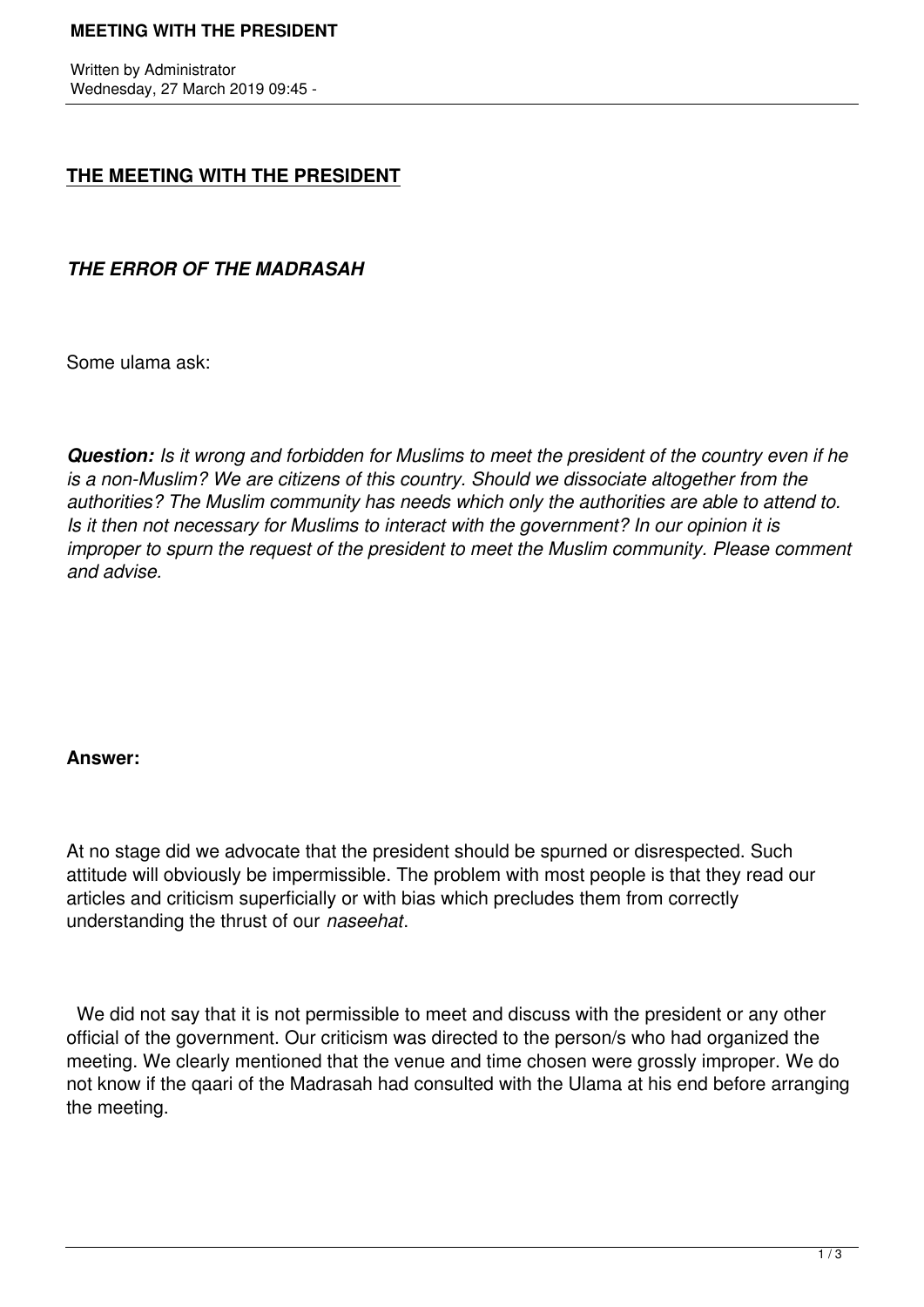# **MEETING WITH THE PRESIDENT**

Written by Administrator Wednesday, 27 March 2019 09:45 -

The Musalla and the occasion of Jumuah are solely for the Ibaadat of Allah Ta'ala. It is haraam to contaminate Ibaadat with mundane activities and objectives. Even if the needs of the Muslim community are connected with non-Muslim politics as is the case all over the world even in all Muslim countries, interaction with the authorities must necessarily be maintained on a mudane platform and not be used to contaminate pure acts of Ibaadat. Politics and its ambassadors must necessarily be separated from the Deen. Government and politics of the country are not Islamic. Almost every facet of government is un-Islamic, from top to bottom. Ibaadat should not be contaminated with kufr.

The Jumuah Salaat is a lofty act of Ibaadat solely for Allah Ta'ala. But the qaari of the Madrasah seeks to improperly utilize this holy occasion for purposes of aggrandizement which the publicity promises him. What constrained the miscreant qaari to have requested the non-Muslim president to give the pre-khutbah bayaan in the Musalla? Does he not have any *Aql?* His *aql* comes within the purview of the Qur'aanic Aayat:

*"Thus, does He (Allah) cast rijs on those who lack aql."*

The intelligence of those who do not apply their minds correctly within the confines of the Shariah, will be soiled with divinely-inflicted *rijs.* Then they adopt haraam measures and attempt to stupidly and baselessly justify their egregious errors with *Ta'weel Baatil.*

If the president had requested to meet the leaders of the community – we do not know if this qaari is a leader of the community in the city – another venue and time should have been arranged. Some leaders of the community can meet him at such a venue. There is no need for a public meeting. The objective of a public meeting is simply to give a 'bayaan', which will be a mundane lecture. It is not permissible for Muslims to participate in such kinds of lectures. Matters of importance should be discussed with the leaders of the community at a venue other than a Musjid/Musalla/Madrasah. It is haraam to generate political capital and gratify the *riya* lust of the